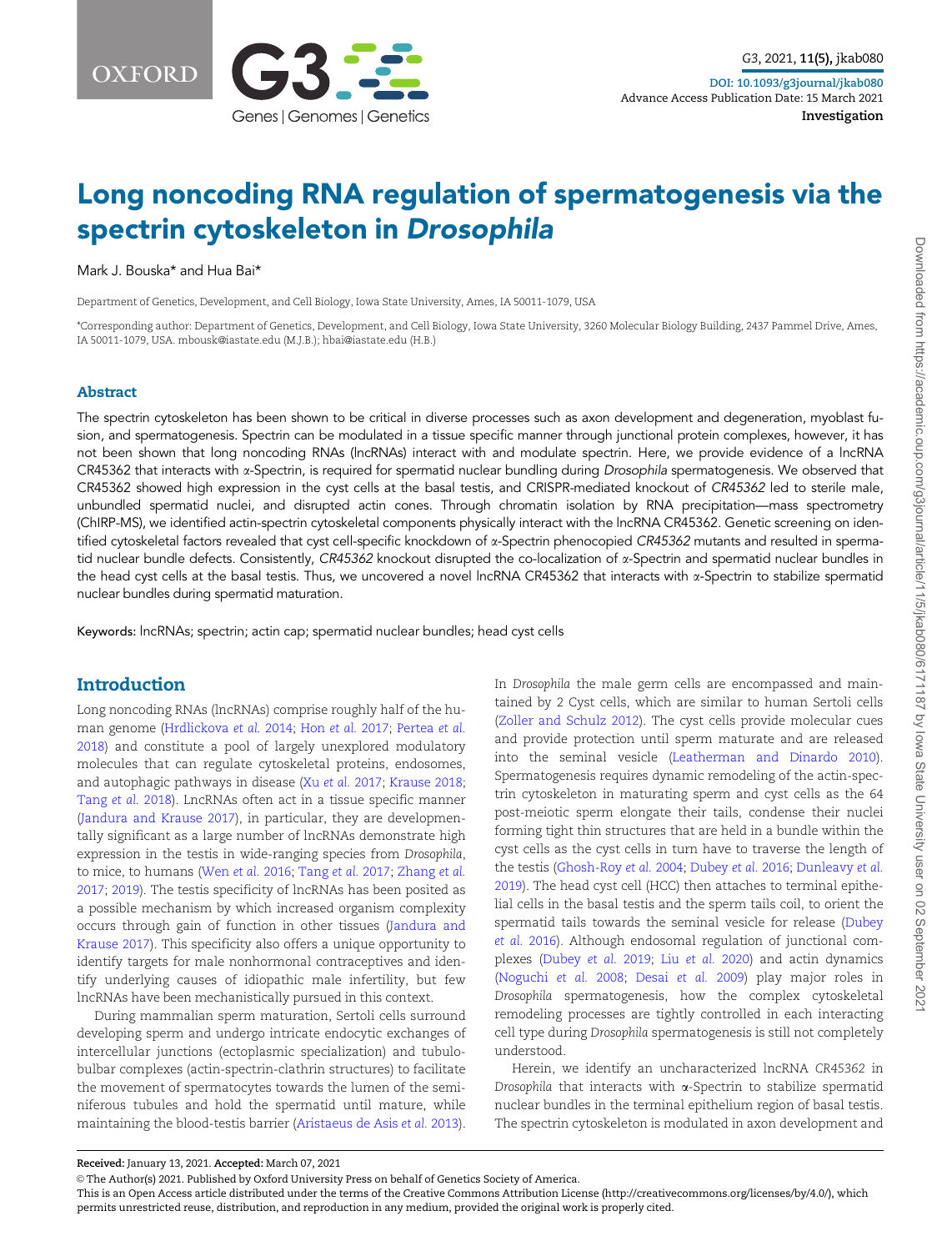degeneration [\(Wang](#page-8-0) et al. 2018; [2019\)](#page-8-0), myoblast fusion [\(Duan](#page-7-0) et al. [2018\)](#page-7-0), and spermatogenesis [\(Aristaeus de Asis](#page-7-0) et al. 2013) through junctional protein complexes [\(Machnicka](#page-7-0) et al. 2019), We found that CR45362 knockout results in male sterility, disrupted spermatid nuclear bundling and interaction between a-Spectrin and actin cap. Our results indicate a novel mechanism by which the spectrin cytoskeleton can be contextually regulated through lncRNAs.

## Materials and methods

#### Drosophila husbandry and strains

A list of fly strains is provided in Supplementary [Table S1.](academic.oup.com/g3journal/article-lookup/doi/10.1093/g3journal/jkab080#supplementary-data) Flies were maintained at 25°C, 60% relative humidity, and 12-hour light/dark cycle. Adults and larvae were reared on a standard cornmeal and yeast-based diet, unless otherwise noted. The standard cornmeal diet consists of the following materials: 0.8% cornmeal, 10% sugar, and 2.5% yeast.

#### Generation of CR45362 knockout lines

Knockouts were generated using previously described protocols ([Gratz](#page-7-0) et al. 2014). Two CRISPR gRNAs were designed using CRISPR Optimal Target Finder, [https://flycrispr.org/target-finder.](https://flycrispr.org/target-finder) pU6-2 gRNA plasmids (Drosophila Genomics Resource Center stock# 1363) were cut with BBSI-HF restriction enzyme (Fisher Scientific Catalog# NC1222468) in 1X CutSmart Buffer and de-phosphorylated with Calf Intestinal Alkaline Phosphatase (Fisher# 50811712). gRNA oligos (CTTCGGCTTGCAAAGGGGGTATGT and AAACGTCTATCTGTTGGTTTTCCC) were annealed and ligated with linearized pU6-2-gRNA plasmids using T4 DNA ligase (New England Biolabs # M0202S). Plasmids containing the gRNAs were then amplified and verified by Sanger sequencing. Two gRNA plasmids were co-injected into fly embryos expressing germ line-specific Cas9 protein (Bloomington #51324). Injection service was provided by Rainbow Transgenic Flies Inc. The CR45362 deletion was selected and maintained by crossing in a Cyo balancer. PCR primers used in deletion verification were: TATACTCGGCGCTCCTCTCA and ACGAGTGCAGACCGAAAACA.

#### LysoTracker assay

To induce starvation response 3–5-day old male flies were put on 1 ml of 1X PBS (Life Technologies # 10010-023) added to a Kimwipe in vial overnight for 12–16 hours. Fat bodies were dissected in 1X PBS then incubated in Lysotracker (Invitrogen # L7528) and Hoechst 33342 (Immunochemistry Technologies# 639) according to manufacturer's specifications. One replicate consists of the average of three  $10 \mu m$  diameter circles per fly fat body measured by CellSens software for percentage of area containing fluorescence, with more than three flies examined for each genotype.

#### Fertility assay

Individual virgin females were crossed with individual males and mated in food vials with added dry yeast. The numbers of adult progeny were recorded within 4–5 days of eclosion.

#### Fluorescence in situ hybridization

RNA from WT 3–5-day old flies was extracted and reverse transcribed to cDNA using Power SYBR Green Cells-to-Ct Kit (Invitrogen# 4402953) following manufacturer's protocol. CR45362 template was generated following manufacturers protocol by PCR Amplification using DreamTaq DNA Polymerase with buffer (Thermo Scientific# EP0701), 10 mM dNTPs (Sigma Aldrich# DNTP100-KT), 5 pmol/ul custom primers (GTCGGGACGGAATGAGAGTG and GAGCGAGCCACTTGAGCATA), and  $\sim$ 1 ug of total cDNA from above. Products were then ligated into pGEM-T Easy Vector (Promega# A1360). Plasmids were linearized for fluorescent probe production using Invitrogen FISH tag RNA Red Kit (Invitrogen# F32954). Dissected testis was incubated with fluorescent probes following manufacturer's protocol, and imaged with an epifluorescence-equipped Olympus BX51WI microscope.

#### Fluorescent immunohistochemistry

The following protocols are dependent on antibodies and samples. Testes from 3- to 5-day old flies were dissected in 1X PBS, fixed in 4% paraformaldehyde diluted in 0.1–0.3% PBST (1X PBS plus Triton X-100, Fisher# BP151-500) for 20–30 minutes at room temperature. Samples were washed and optionally blocked with  $PBST + BSA$  (0.25 g Bovine Serum Albumin (Sigma Aldrich# A7906-500G) per 50 ml PBST) three times, 10 minutes each. The samples were incubated with primary antibodies overnight at 4 °C or for 2 hours at room temperature. Samples were next washed in PBST 3 times for 10 minutes each wash, then incubated with secondary antibodies for 2 hours at room temperature. Samples were again washed in PBST 3 times for 5 minutes each. For F-actin staining, samples were co-stained with Hoechst (Immunochemistry Technologies# 639) and Alexa Fluor Phalloidin (Thermo Fisher scientific# A12381) for 30 minutes followed by one wash in 1X PBS and mounted in ProLong Diamond Antifade Mountant (Invitrogen# P36961). Primary antibodies are as follows; Fasciclin III (DSHB # 7G10) ([Dubreuil](#page-7-0) et al. 1987; [Patel](#page-7-0) [et al.](#page-7-0) 1987), a-Spectrin (gifts from Dr. Ronald Dubreuil at UIC) [\(Dubreuil](#page-7-0) et al. 1987; [Diaconeasa](#page-7-0) et al. 2013),  $\gamma$ -Tubulin (1:500) (Sigma Aldrich# T5326). Secondary antibodies are as follows: Alexa Fluor 488 anti-rabbit IgG (Jackson ImmunoResearch # 711- 545-152), Alexa Fluor 594 anti-rabbit IgG (Jackson ImmunoResearch # 711-585-152), Alexa Fluor 488 anti-mouse IgG (Jackson ImmunoResearch # 115-545-166), Alexa Fluor 594 antimouse IgG (Jackson ImmunoResearch # 115-585-166).

#### Microscopy and image analysis

Images taken from Olympus BX51WI fluorescent microscope and FV3000 confocal microscope were processed with CellSens Software and finalized using ImageJ Fiji. Phase contrast images were taken on a Zeiss Axioskop phase contrast microscope capture with ProgRes MAC CapturePro 2.7.

#### Chromatin isolation by RNA precipitation—mass spectrometry

ChIRP-MS was performed following published protocols [\(Chu and](#page-7-0) [Chang 2018\)](#page-7-0). Antisense DNA oligos (even or odd tiling of probes) were designed using Bioresearch Technologies ChIRP Probe Designer. Probe sequences were listed in Supplementary [Table](academic.oup.com/g3journal/article-lookup/doi/10.1093/g3journal/jkab080#supplementary-data) [S2.](academic.oup.com/g3journal/article-lookup/doi/10.1093/g3journal/jkab080#supplementary-data) About  $547~662$  testis were dissected from 3- to 5-day old flies, 547 testis of CR45362 KO, 569 testis of WT (even probe), and 662 testis of WT (odd probe). Probes corresponding to the deleted segment were used as a control. Testis were dissected in ice cold RNase free 1X PBS. Dissection tools and surfaces were cleaned by RNaseZap RNase Decontamination Solution (Ambion# 9780). Testis were fixed in 3% paraformaldehyde followed by quench with 2.5 M glycine (Sigma Aldrich# 410225-50 G). Biotinylated probes and streptavidin beads (Dynabeads<sup>TM</sup> MyOne<sup>TM</sup> Streptavidin C1, Thermo #65001) were used to pull down proteins bound to CR45362 ([Figure 5A](#page-5-0)). Mass spectrometry was performed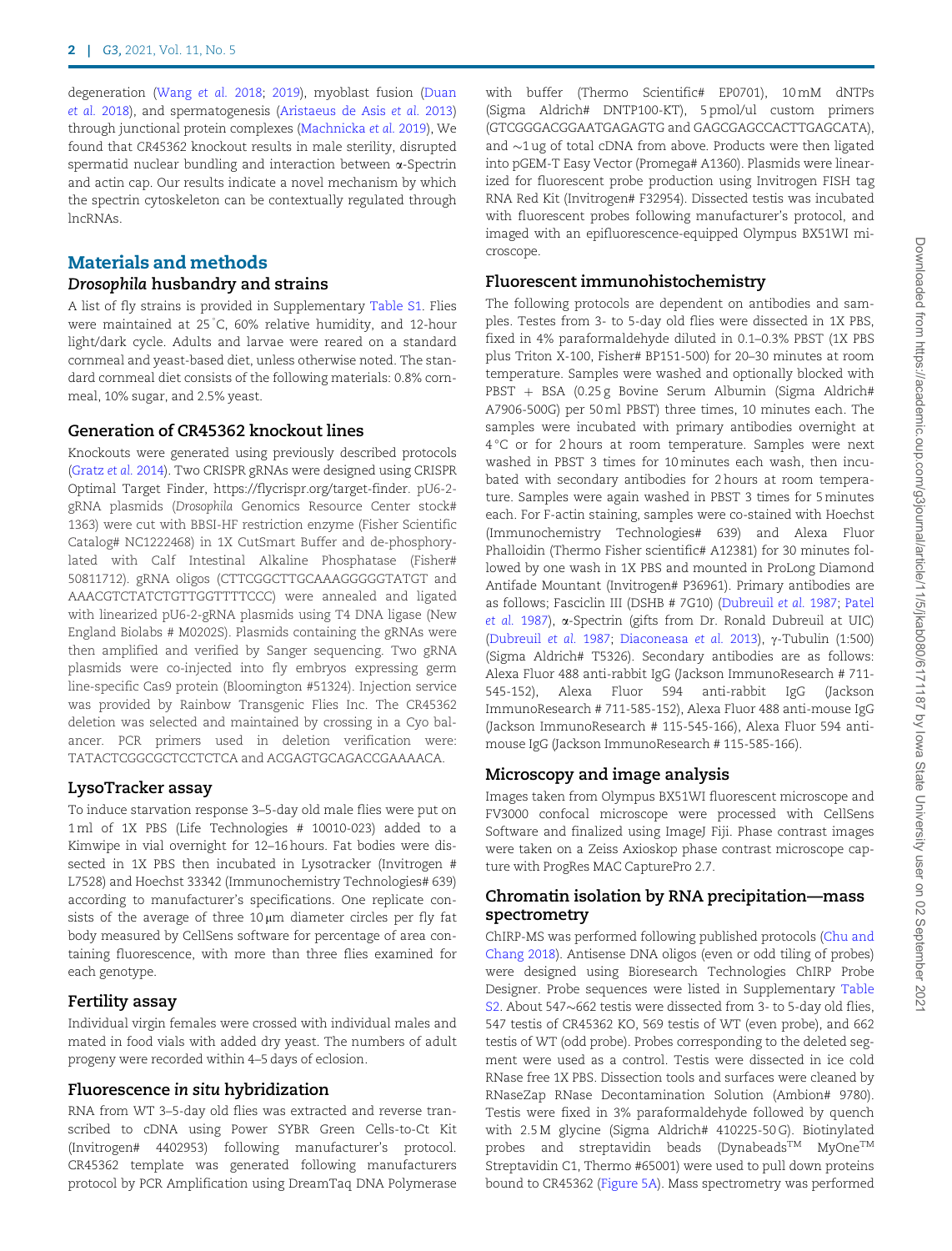by the Taplin Biological Mass Spectrometry Facility at Harvard University. The number of identified peptides were normalized to the total number of testis of each sample. STRING-db ([https://](https://string-db.org) [string-db.org\)](https://string-db.org) was used for Gene Ontology (GO) analysis.

#### Genetic RNAi screen

Five pairs of testis were dissected from 3- to 5-day old males for each RNAi cross. DAPI nuclear staining was used to screen for spermatid nuclear dispersion phenotype. Gal4 tissue driver and RNAi lines can be found in Supplementary [Table S1](academic.oup.com/g3journal/article-lookup/doi/10.1093/g3journal/jkab080#supplementary-data).

#### Statistical analysis

GraphPad Prism (GraphPad Software, version 6.07) was used for statistical analysis. Unpaired two-tailed Student's t-test and twoway ANOVA were performed for LysoTracker analysis.

#### Data availability

Strains and plasmids are available upon request. The authors affirm that all data necessary for confirming the conclusions of the article are present within the article, figures, and tables. Supplementary material is available at figshare: [https://doi.org/](https://doi.org/10.25387/g3.14183207) [10.25387/g3.14183207.](https://doi.org/10.25387/g3.14183207)

#### Results

#### Deletion of lncRNA CR45362 leads to male infertility

In a recent genome-wide association (GWA) analysis on autophagy regulation using the Drosophila Genetic Reference Panel (DGRP) [\(Mackay](#page-7-0) et al. 2012), we identified 360 unique single nucleotide polymorphisms (SNPs) that are significantly associated with variation in basal autophagy-lysosome activity (unpublished). Besides those SNPs associated with protein-coding genes, we found that two SNPs were located in the second extron of an uncharacterized lncRNA CR45362 (Figure 1A). To study the

function of lncRNA CR45362 in Drosophila, we generated a deletion mutant (CR45362<sup>KO</sup> or KO) using CRISPR/Cas9 (see materials and methods). The deletion of second extron of CR45362 was confirmed through PCR (Figure 1B) and Sanger sequencing. The deletion mutants developed normally during the larval and pupal stages (data not shown), however, they exhibited reduced lysosome activities in adult fat body (Supplementary [Figure S1\)](academic.oup.com/g3journal/article-lookup/doi/10.1093/g3journal/jkab080#supplementary-data). This finding confirmed our GWA analysis. Surprisingly, besides impaired lysosomal function, we also uncovered a male fertility defect associated with the deletion mutants (Figure 1C). We found that the crosses with male homozygous  $CR45362^{KO}$  were unable to produce viable offspring (Figure 1C), suggesting that CR45362 might be involved in the regulation of male fertility.

#### Deletion of CR45362 results in a loss of spermatid nuclear bundling

Although CR45362 deletion altered lysosome activity in fat body (Supplementary [Figure S1\)](academic.oup.com/g3journal/article-lookup/doi/10.1093/g3journal/jkab080#supplementary-data), we did not observe major lysosome defects in mutant testis (data not shown). In order to determine the point at which CR45362 deletion was causing the male fertility defect, we examined the major processes known to disrupt spermatogenesis ([Lifschytz and Hareven 1977](#page-7-0); [Fabrizio](#page-7-0) et al. 1998; [Steinhauer 2015\)](#page-7-0). We used immunostaining or phase-contrast imaging to examine the hub cells [\(Figure 2, A and](#page-3-0) A'), round stage spermatids with nebenkern [\(Figure 2, B](#page-3-0) and B'), and canoe stage spermatids ([Figure 2, C and](#page-3-0) C'). We found that deletion of CR45362 did not alter the radial arrangement and position of hub cells (indicated by Fasciclin III). In addition, wild-type (WT) and KO spermatids show correct 1:1 ratio of nucleus to nebenkern ([Figure 2, B and](#page-3-0) B') and proper centriolar adjunct structure marked by  $\gamma$ -tubulin ([Figure 2, C and](#page-3-0) C'). Our imaging analysis showed that CR45362 knockout did not alter above structures that are associated with early spermatogenesis processes.

We then crossed  $CR45362^{KO}$  into a dj-GFP line to visualize sperms in the mutants. Although sperm tails were fully developed, sperm of CR45362 knockout mutants were unable to enter



Figure 1 Deletion of lncRNA CR45362 leads to male fertility. (A) Diagram showing CR45362 locus and the locations of two guide RNAs and SNPs identified in GWA analysis. (B) PCR analysis confirming the deletion of CR45362. Primers are flanking the targeted deletion region. (C) Fertility was tested by crossing individual virgin females with individual males. The numbers of viable adult progeny are recorded within 4–5 days of eclosion. WT:  $w^{1118}$ , 6: heterozygous CR45362 deletion, KO: homozygous CR45362 deletion.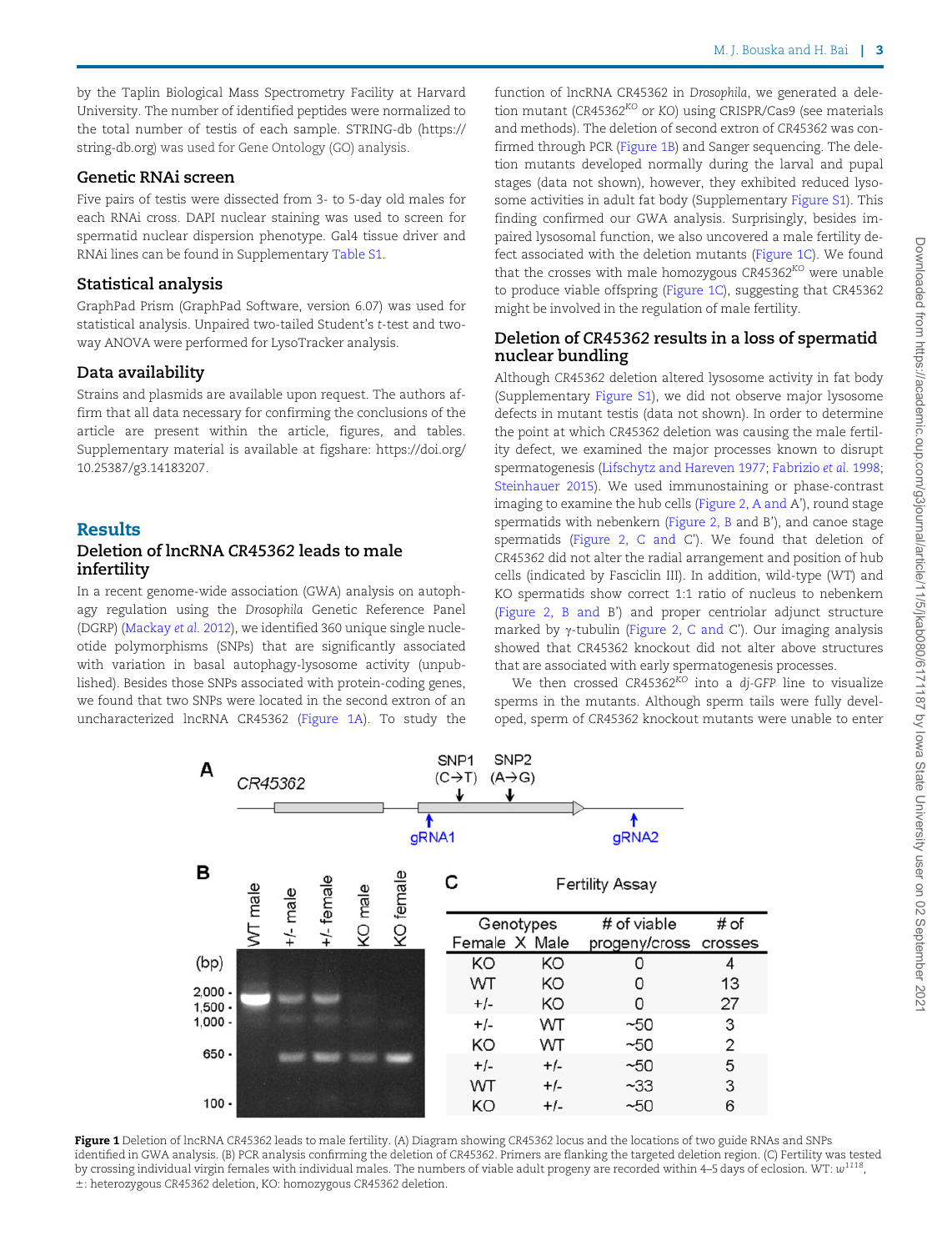<span id="page-3-0"></span>

Figure 2 CR45362 deletion does not affect early spermatogenesis processes. (A–A') Hub cells (indicated by Fasciclin III) of WT and KO testis have proper radial arrangement and position at the apical tip. (B–B') Phase-contrast imaging of WT and KO spermatids shows a 1:1 ratio of nucleus to nebenkern. (C–C') Proper centriolar adjunct marked by  $\gamma$ tubulin in both WT and KO. Dotted lines highlight a single nuclei with properly attached basal body. Scale bars: 10 um. Three to five biological replicates. All replicates are consistent with the image shown.

the seminal vesicle [\(Figure 3A\)](#page-4-0). An important step during late stages of spermatogenesis in Drosophila is individualization, a process where a cyst of 64 spermatids elongates and matured into individual sperm [\(Fabrizio](#page-7-0) et al. 1998). During the individualization process, actin cones (labeled by F-actin) assemble around the spermatid, and then move down the length of the spermatids and remove cytoplasmic contents. In CR45362<sup>KO</sup> mutants, spermatid nuclei were elongated [\(Figure 3B](#page-4-0)), however, the elongated spermatid nuclei appeared dispersed and were not bundled together. In addition, the actin cones of the individualization com-plex were not properly formed in CR45362<sup>KO</sup> mutants ([Figure 3B](#page-4-0)). These findings suggest that CR45362 may be involved in individualization process, especially spermatid nuclear bundling.

#### The lncRNA CR45362 localizes to the terminal epithelium region of testis and interacts with cytoskeletal proteins

LncRNAs function in the nucleus, cytoplasm, or even extracellularly, thus, establishing the cellular localization of a lncRNA of interest is a critical step when attempting to determine its function ([Kung](#page-7-0) et al. 2013; Cao et al. [2018\)](#page-7-0). Due to the strong sterility phenotype seen in CR45362 mutants, we performed fluorescence in situ hybridization (FISH) to examine the expression of CR45362 in Drosophila testis. As shown in [Figure 4,](#page-5-0) CR45362 had high expression at the terminal epithelium region of basal testis. It localizes in the cytoplasm of HCCs that surround bundles of elongated spermatid nuclei ([Figure 4](#page-5-0)). The subcellular localization of CR45362 suggests that it may be involved in spermatid-HCC interaction and spermatid maturation. The expression CR45362 was not detected in the knockout testis [\(Figure 4\)](#page-5-0).

The cytoplasmic localization of CR45362 suggested a potential interaction between this lncRNA and cytoplasmic proteins. Therefore, to determine the protein binding partners for CR45362 we performed Chromatin Isolation by RNA Precipitation—Mass Spectrometry (ChIRP-MS) on dissected testes from 3- to 5-day-old males. ChIRP-MS utilizes streptavidin magnetic bead and biotinylated probes complementary to the lncRNA to pull down lncRNA-RNA binding protein complex [\(Figure 5A](#page-5-0)). Mass-spectrometry was then performed to identify candidate proteins that bind to the lncRNA. About 232 proteins show twofold higher detection in WT ChIRP samples than KO (Supplementary [Table S3\)](academic.oup.com/g3journal/article-lookup/doi/10.1093/g3journal/jkab080#supplementary-data). Many of them showed no detection in KO. GO analysis showed an enrichment of pathways like protein translation, oxidation-reduction, nucleotide metabolism, and cytoskeleton organization [\(Figure 5B\)](#page-5-0). Many key cytoskeleton proteins, such as Act88F, Tropomyosin 1/Tm1, alpha-Spectrin/a-Spec, and beta-Spectrin/ b-Spec, are among the top hits [\(Figure 5C](#page-5-0)). The actin cytoskeleton is known to play a vital role in spermatogenesis and male fertility [\(Dunleavy](#page-7-0) et al. 2019), including forming the actin cap structure to hold spermatids around the HCC membrane ([Dubey](#page-7-0) et al. [2016](#page-7-0)). Given that CR45362 localizes in HCC surrounding spermatid bundles ([Figure 4](#page-5-0)), it is likely that CR45362 interacts with cytoskeletal proteins to facilitate HCC-spermatid interaction.

#### lncRNA CR45362 interacts with  $\alpha$ -Spectrin to stabilize spermatid nuclear bundles

To genetically examine which candidate partner proteins may be involved in CR45362-regulated spermatid nuclear bundle formation, we performed a RNAi screen on twelve CR45362-interacting proteins identified from our ChIRP-MS analysis ([Figure 5C\)](#page-5-0). A cyst cell driver Ptc-Gal4 was used in the screening. We have verified the expression of this driver in the cyst cells located in the terminal epithelium region of basal testis (Supplementary [Figure S2\)](academic.oup.com/g3journal/article-lookup/doi/10.1093/g3journal/jkab080#supplementary-data), similar to where CR45362 is expressed [\(Figure 4\)](#page-5-0). Our genetic screen revealed that cyst cell-specific knockdown of three candidates, Tm1, Obp44a, and  $\alpha$ -Spec, lead to severe defects in spermatid nuclear bundling [\(Figure 5D\)](#page-5-0). Surprisingly, knockdown of Act88F did not alter spermatid nuclear bundling, which is probably due to compensatory mechanisms through the activation of other actin isoforms ([Perrin and Ervasti 2010](#page-7-0); [Figure 5C\)](#page-5-0). Both Tm1 and a-Spec are important components in the actin-spectrin cytoskeleton complex and play important roles in spermatogenesis ([Texada](#page-8-0) et al. 2011; [Dunleavy](#page-7-0) et al. 2019). It is known that a-Spectrin plays crucial role in the formation of spermatocyte fusomes [\(Schulz](#page-7-0) et al. 2004), however, its role in spermatid nuclear bundling and HCC-spermatid interaction is less understood. Interestingly, we found that cyst cell-specific knockdown of a-Spec did not affect fusome formation in the apical tip of testis (Supplementary [Figure S3](academic.oup.com/g3journal/article-lookup/doi/10.1093/g3journal/jkab080#supplementary-data)). Thus, our results suggest that a-Spectrin expression in the cyst cells at the basal testis may play specific role in stabilizing spermatid nuclear bundles, probably through the interaction with other cytoskeletal components and formation of spectrin junctional complexes.

Our ChIRP data and genetic screen implicated that spectrin cytoskeletal complexes might be involved in CR45362-regulated spermatid nuclear bundling. One might predict that CR45362 directly binds a-Spectrin and promotes the interaction between a-Spectrin and spermatid nuclear bundles. To test this idea, we performed immunostaining to monitor a-Spectrin subcellular localization in CR45362 mutants. Interestingly, a-Spectrin was found in HCC of the terminal epithelium region and it was co-localized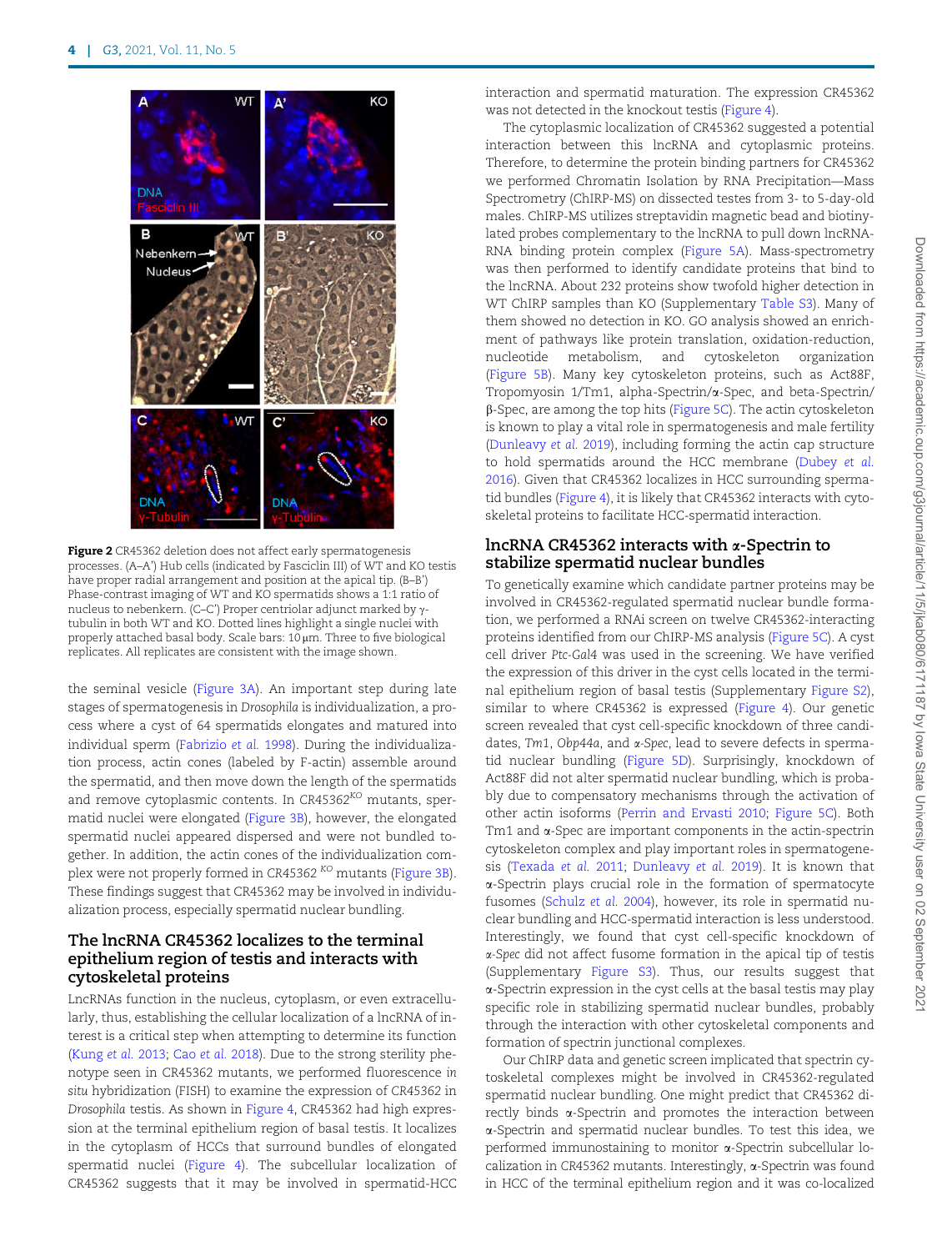<span id="page-4-0"></span>

Figure 3 Deletion of CR45362 results in a loss of spermatid nuclear bundling. (A) Fluorescence imaging shows that spermatid tails marked by dj-GFP form properly, but sperms from KO males fail to enter the seminal vesicle (SV). Scale bar: 100 µm. (B) Confocal images of spermatid nuclei from both WT and KO testis. CR45362 deletion disrupts nucleus bundle and actin cones (indicated via phalloidin staining). Scale bar: 5 µm. Three to five biological replicates. All replicates are consistent with the image shown.

with the actin cap structure surrounding spermatid nuclear bundles ([Figure 6, A and B](#page-6-0)). The actin cap is important in holding the spermatid heads and preventing their premature release [\(Dubey](#page-7-0) [et al.](#page-7-0) 2016). Consistent with our prediction, CR45362 knockout disrupted the co-localization between a-Spectrin and spermatid heads, as well as the interaction between a-Spectrin and the actin cap [\(Figure 6, A and B](#page-6-0)). These results suggest that CR45362 interacts with a-Spectrin to stabilize spermatid nuclear bundles.

Recently, a proteomic study identified 1,174 binding sites within 529 proteins in HeLa cell [\(Castello](#page-7-0) et al. 2016). In this study, seven noncanonical RNA-binding domains were identified for human a-spectrin nonerythrocytic 1 (SPTAN1), the homolog of Drosophila a-spectrin (Supplementary [Table S4\)](academic.oup.com/g3journal/article-lookup/doi/10.1093/g3journal/jkab080#supplementary-data). We performed a sequence alignment analysis and found that the RNA-binding

domains of human SPTAN1 share 55-90% sequence homology with Drosophila  $\alpha$ -Spectrin (Supplementary [Table S4](academic.oup.com/g3journal/article-lookup/doi/10.1093/g3journal/jkab080#supplementary-data)). Thus, it is likely that Drosophila a-Spectrin may be able to directly interact with RNAs (like CR45362) via these RNA-binding domains.

#### **Discussion**

In this study, we have demonstrated that the Drosophila lncRNA CR45362 localizes to the terminal epithelium region of testis and plays a key role in regulating spermatid nuclear bundles through interacting with cytoskeletal component a-Spectrin. Mutation of CR45362 results in male sterility, loss of spermatic nuclear bundles, and disrupted a-Spectrin and actin cap interaction.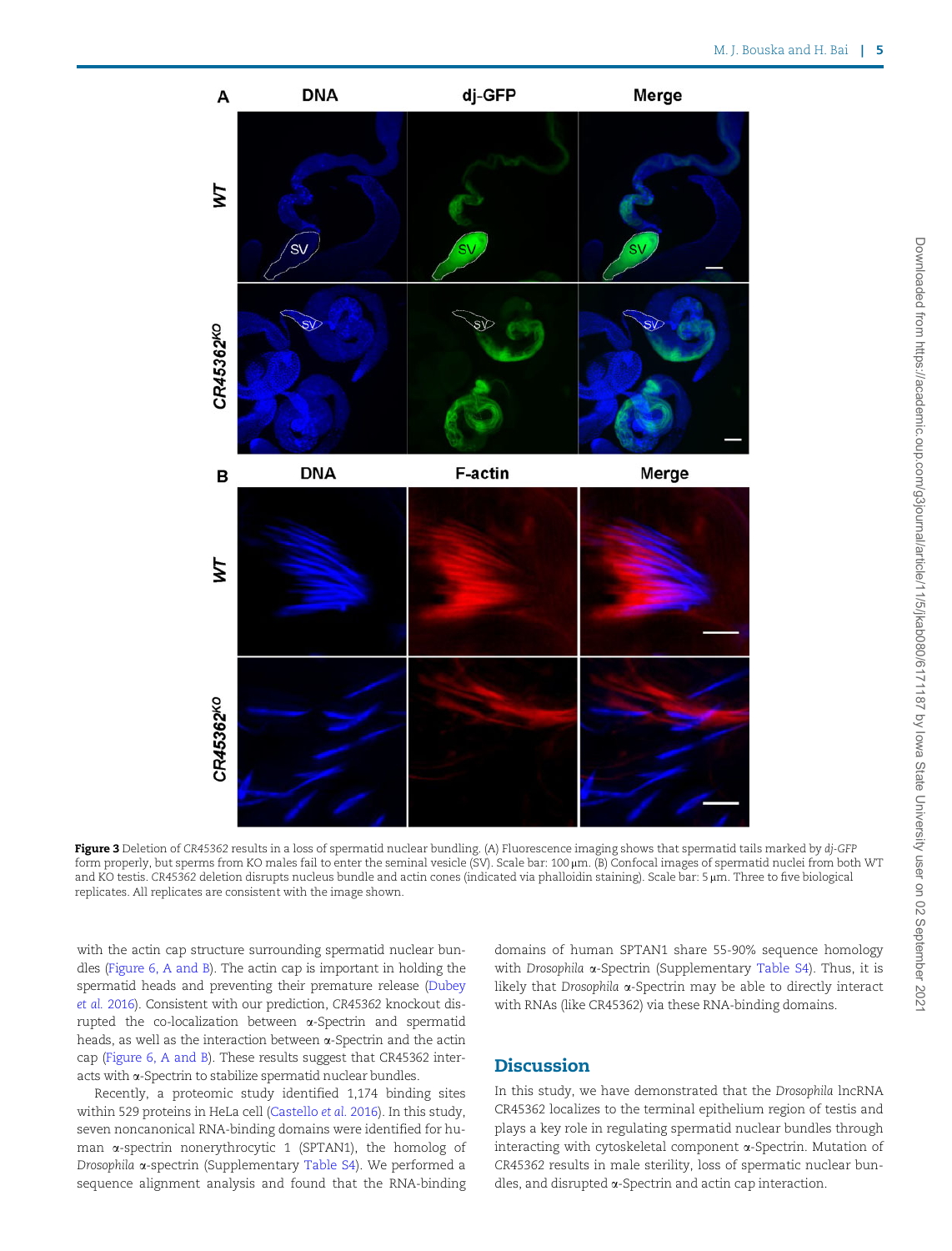<span id="page-5-0"></span>

Figure 4 The lncRNA CR45362 localizes to the terminal epithelium region of testis. (A) Schematic diagram showing testis structure. Elongated spermatid nuclei are bundled and moving toward the terminal epithelium region, where the spermatid head is enclosed within the membrane of HCC. (B) FISH showing that lncRNA CR45362 localizes to the terminal epithelium region, nearby spermatid head, and HCC nuclei. No expression of CR45362 was detected in the knockout testis. Scale bar: 20 µm. (C) Enlarged inset from (B). Scale bar: 100 µm. Three to five biological replicates. All replicates are consistent with the image shown.



Figure 5 ChIRP-MS and Genetic screen identify candidate proteins involved in CR45362-regulated spermatid nuclear bundle formation. (A) Diagram showing the procedures of ChIRP-MS. (B) GO analysis for the top CR45362 binding partners identified through ChIRP-MS. (C) RNAi screen summary of 12 ChIRP-MS candidate proteins. Five pairs of testis from 3- to 5-days-old males from each knockdown flies were imaged and examined for spermatid bundling. Two rounds of screening (10 testis per round) are performed. At least 6 out of 10 show nuclear bundling defective. Cyst cell driver Ptc-Gal4 is used to drive gene knockdown in HCC. Control genotype is Ptc-Gal4 >UAS-GFP. The numbers of peptide identification of each candidate protein from ChIRP-MS analysis are shown in the last two columns (see Supplementary [Table S3](academic.oup.com/g3journal/article-lookup/doi/10.1093/g3journal/jkab080#supplementary-data) for more information). (D) Confocal images showing spermatid nuclear bundle defects in testis dissected from Tm1 RNAi, Obp44a RNAi, and a-Spec RNAi flies. DAPI is used for nucleus staining. Scale bar: 20 µm.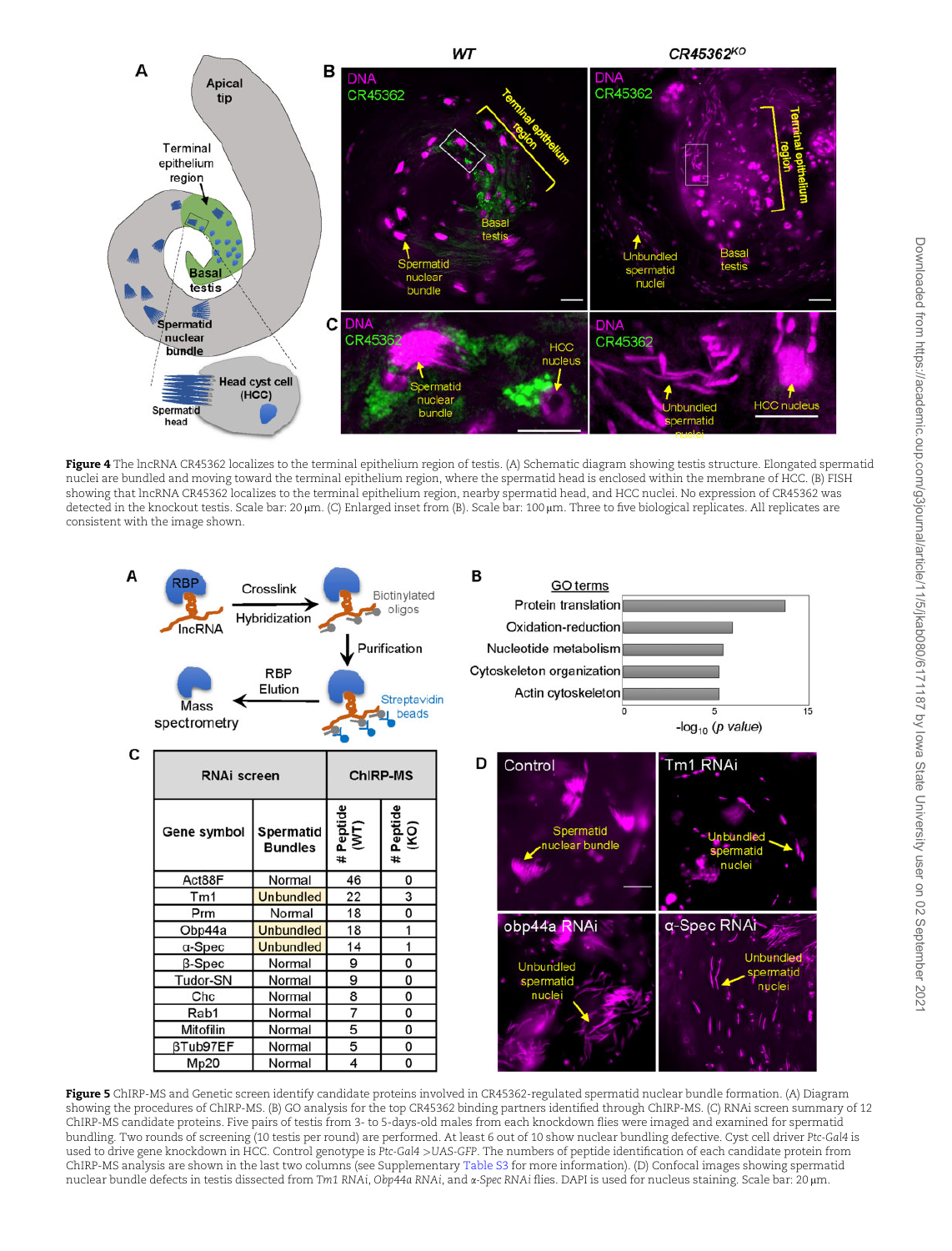<span id="page-6-0"></span>

Figure 6 CR45362 knockout disrupts the interaction between  $\alpha$ -Spectrin and actin cap. (A) Confocal images showing the expression pattern of  $\alpha$ -Spectrin at the terminal epithelium region of testis in both wild-type and CR45362 knockout. Scale bar: 20 µm. (B) Zoom-in image of the white insets from (A). Scale bar:  $10 \mu m$ . Three to five biological replicates. All replicates are consistent with the image shown.

The loss of  $\alpha$ -Spectrin throughout the somatic cells in  $CR45362<sup>KO</sup>$  testis is possibly due to the lack of proper force generation or membrane deformability that would allow the cyst membrane to sense and fold around a bundle of spermatid nuclei. It has been shown that dispersed  $\alpha/\beta H$ -Spectrin heterotetramers are generated once the forces are removed in myoblast fusion ([Duan](#page-7-0) et al. 2018). The force from myoblast invasion triggers the interaction between  $\alpha$ -Spectrin and  $\beta$ H-Spectrin during the process of myoblast fusion ([Duan](#page-7-0) et al. 2018). Our preliminary study also showed that  $\beta$ H-Spectrin accumulated at the site of spermatid penetration into the cyst, whereas CR45362 knockout disrupted  $\beta$ H-Spectrin accumulation and its interaction with  $\alpha$ -Spectrin.

The high expression levels of lncRNAs in the testes [\(Soumillon](#page-7-0) et al. [2013;](#page-7-0) [Necsulea](#page-7-0) et al. 2014; [Tang](#page-7-0) et al. 2017) have been posited as a possible mechanism by which increased organism complexity occurs through gain of function in other tissues [\(Jandura and](#page-7-0) [Krause 2017](#page-7-0)). This aligns well with the correlation of the increasing number of lncRNAs with increasing organism complexity [\(Jandura and Krause 2017](#page-7-0)). Adding to this reasoning, we demonstrate that lncRNAs are able to support structural tasks in cells and that lncRNAs may play a significant role in the modulation of cytoskeletal structures which are also known to contribute to the increasing tissue complexity of higher organisms ([Huber](#page-7-0) et al. 2013). LncRNAs have been identified as modulating actin and intermediate filament cytoskeletal components in cancer cell cultures ([Tang](#page-7-0) et al. 2018), and our finding further extends this overall lncRNA-cytoskeletal framework.

This work provides unique data indicating that the spectrin structures in the testes can be organized by lncRNA. This creates several new questions that provide interesting opportunities for future work. First, is spectrin regulated by lncRNAs during mammalian spermatogenesis, and what RNA motifs regulate their interaction? Does the spectrin cytoskeleton have a diversity of tissue specific regulatory lncRNAs, and how do these lncRNAs influence spectrin-regulated processes in those tissues?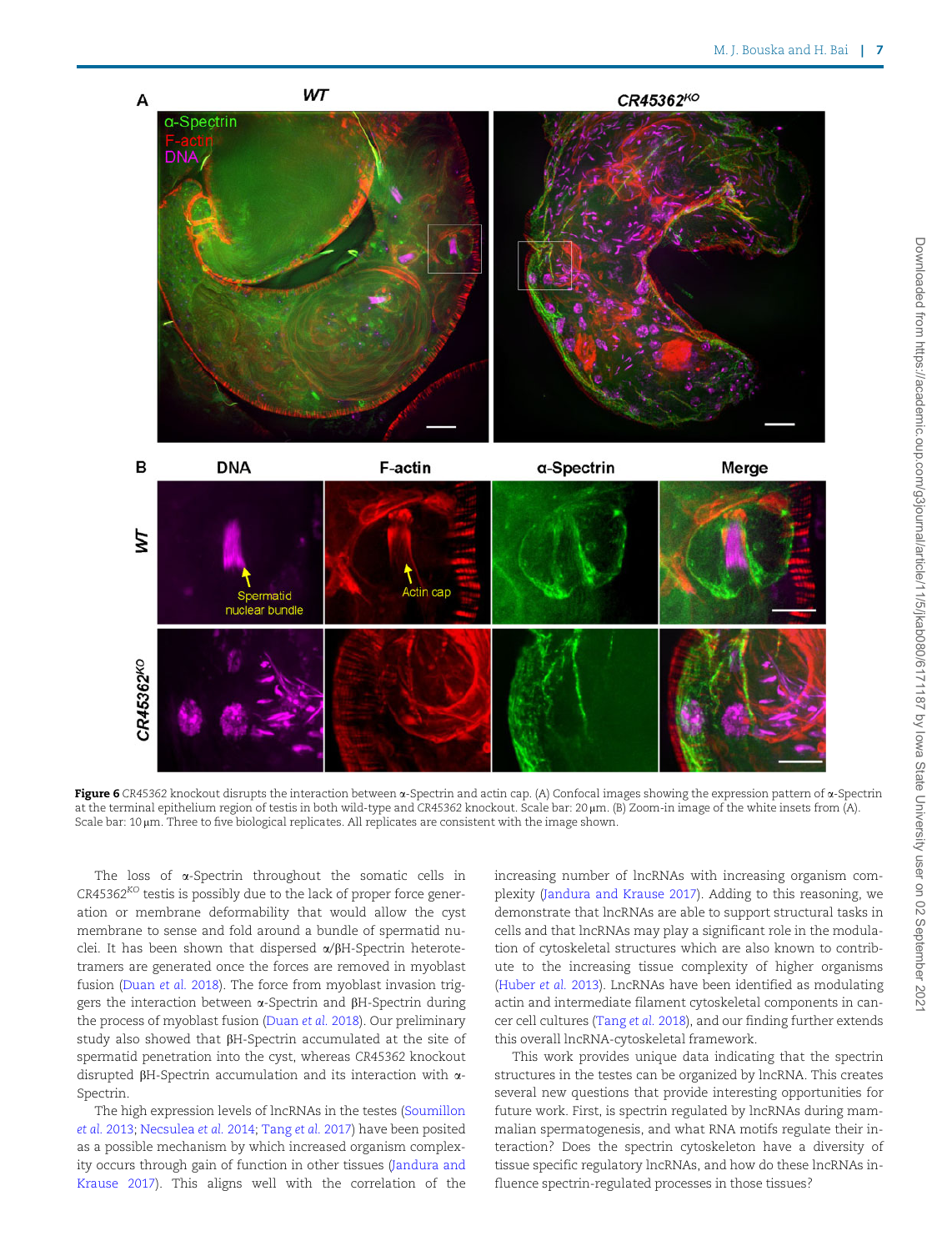### <span id="page-7-0"></span>Acknowledgments

Special thanks to Dr. Ronald Dubreuil for antibodies, Dr. Melissa Rolls and Dr. Stephen Dinardo for fly lines, the Michael O'Connor Lab for their assistance with their CRISPR protocols, and Dr. Krishanu Ray for spermatogenesis comments. Materials from the Drosophila Genomics Resource Center, supported by NIH grant 2P40OD010949.

## Funding

This work was funded by the National Institutes of Health (R01 AG058741 to H.B.).

Conflicts of interest: None declared.

## Literature cited

- Aristaeus de Asis M, Pires M, Lyon K, Vogl AW. 2013. A network of spectrin and plectin surrounds the actin cuffs of apical tubulobulbar complexes in the rat. Spermatogenesis. 3:e25733.
- Cao H, Wahlestedt C, Kapranov P. 2018. Strategies to annotate and characterize long noncoding RNAs: advantages and pitfalls. Trends Genet. 34:704–721.
- Castello A, Fischer B, Frese CK, Horos R, Alleaume AM, et al. 2016. Comprehensive identification of RNA-binding domains in human cells. Mol Cell. 63:696–710.
- Chu C, Chang HY. 2018. Chirp-ms: RNA-directed proteomic discovery. Methods Mol Biol. 1861:37–45.
- Desai BS, Shirolikar S, Ray K. 2009. F-actin-based extensions of the head cyst cell adhere to the maturing spermatids to maintain them in a tight bundle and prevent their premature release in Drosophila testis. BMC Biol. 7:19.
- Diaconeasa B, Mazock GH, Mahowald AP, Dubreuil RR. 2013. Genetic studies of spectrin in the larval fat body of Drosophila melanogaster: evidence for a novel lipid uptake apparatus. Genetics. 195:871–881.
- Duan R, Kim JH, Shilagardi K, Schiffhauer ES, Lee DM, et al. 2018. Spectrin is a mechanoresponsive protein shaping fusogenic synapse architecture during myoblast fusion. Nat Cell Biol. 20:688–698.
- Dubey P, Kapoor T, Gupta S, Shirolikar S, Ray K. 2019. Atypical septate junctions maintain the somatic enclosure around maturing spermatids and prevent premature sperm release in Drosophila testis. Biol Open. 8:bio036939. [10.1242/bio.036939]
- Dubey P, Shirolikar S, Ray K. 2016. Localized, reactive f-actin dynamics prevents abnormal somatic cell penetration by mature spermatids. Dev Cell 38:507–521.
- Dubreuil R, Byers TJ, Branton D, Goldstein LS, Kiehart DP. 1987. Drosophilia spectrin. I. Characterization of the purified protein. J Cell Biol. 105:2095–2102.
- Dunleavy JEM, O'Bryan MK, Stanton PG, O'Donnell L. 2019. The cytoskeleton in spermatogenesis. Reproduction. 157:R53–R72.
- Fabrizio JJ, Hime G, Lemmon SK, Bazinet C. 1998. Genetic dissection of sperm individualization in Drosophila melanogaster. Development. 125:1833–1843.
- Ghosh-Roy A, Kulkarni M, Kumar V, Shirolikar S, Ray K. 2004. Cytoplasmic dynein-dynactin complex is required for spermatid growth but not axoneme assembly in Drosophila. Mol Biol Cell 15:2470–2483.
- Gratz SJ, Ukken FP, Rubinstein CD, Thiede G, Donohue LK, et al. 2014. Highly specific and efficient crispr/cas9-catalyzed homology-directed repair in Drosophila. Genetics. 196:961–971.
- Hon CC, Ramilowski JA, Harshbarger J, Bertin N, Rackham OJ, et al. 2017. An atlas of human long non-coding RNAs with accurate 5' ends. Nature. 543:199–204.
- Hrdlickova B, de Almeida RC, Borek Z, Withoff S. 2014. Genetic variation in the non-coding genome: involvement of micro-RNAs and long non-coding RNAs in disease. Biochim Biophys Acta 1842: 1910–1922.
- Huber F, Schnauß J, Rönicke S, Rauch P, Müller K, et al. 2013. Emergent complexity of the cytoskeleton: From single filaments to tissue. Adv Phys. 62:1–112.
- Jandura A, Krause HM. 2017. The new RNA world: growing evidence for long noncoding RNA functionality. Trends Genet. 33:665–676.
- Krause HM. 2018. New and prospective roles for lncRNAs in organelle formation and function. Trends Genet. 34:736–745.
- Kung JT, Colognori D, Lee JT. 2013. Long noncoding RNAs: past, present, and future. Genetics. 193:651–669.
- Leatherman JL, Dinardo S. 2010. Germline self-renewal requires cyst stem cells and stat regulates niche adhesion in Drosophila testes. Nat Cell Biol. 12:806–811.
- Lifschytz E, Hareven D. 1977. Gene expression and the control of spermatid morphogenesis in Drosophila melanogaster. Dev Biol. 58: 276–294.
- Liu Y, Fan J, Yan Y, Dang X, Zhao R, et al. 2020. JMY expression by Sertoli cells contributes to mediating spermatogenesis in mice. FEBS J. 287:5478–5497.
- Machnicka B, Grochowalska R, Bogusławska DM, Sikorski AF. 2019. The role of spectrin in cell adhesion and cell-cell contact. Exp Biol Med (Maywood) 244:1303–1312.
- Mackay TF, Richards S, Stone EA, Barbadilla A, Ayroles JF, et al. 2012. The Drosophila melanogaster genetic reference panel. Nature. 482: 173–178.
- Necsulea A, Soumillon M, Warnefors M, Liechti A, Daish T, et al. 2014. The evolution of lncrna repertoires and expression patterns in tetrapods. Nature. 505:635–640.
- Noguchi T, Lenartowska M, Rogat AD, Frank DJ, Miller KG. 2008. Proper cellular reorganization during Drosophila spermatid individualization depends on actin structures composed of two domains, bundles and meshwork, that are differentially regulated and have different functions. Mol Biol Cell 19:2363–2372.
- Patel NH, Snow PM, Goodman CS. 1987. Characterization and cloning of fasciclin III: a glycoprotein expressed on a subset of neurons and axon pathways in Drosophila. Cell. 48:975–988.
- Perrin BJ, Ervasti JM. 2010. The actin gene family: function follows isoform. Cytoskeleton (Hoboken). 67:630–634.
- Pertea M, Shumate A, Pertea G, Varabyou A, Breitwieser FP, et al. 2018. Chess: a new human gene catalog curated from thousands of large-scale RNA sequencing experiments reveals extensive transcriptional noise. Genome Biol. 19:208.
- Schulz C, Kiger AA, Tazuke SI, Yamashita YM, Pantalena-Filho LC, et al. 2004. A misexpression screen reveals effects of bag-of-marbles and TGF beta class signaling on the Drosophila male germ-line stem cell lineage. Genetics. 167:707–723.
- Soumillon M, Necsulea A, Weier M, Brawand D, Zhang X, et al. 2013. Cellular source and mechanisms of high transcriptome complexity in the mammalian testis. Cell Rep. 3:2179–2190.
- Steinhauer J. 2015. Separating from the pack: molecular mechanisms of Drosophila spermatid individualization. Spermatogenesis. 5: e1041345.
- Tang Y, He Y, Zhang P, Wang J, Fan C, et al. 2018. LncRNAs regulate the cytoskeleton and related rho/rock signaling in cancer metastasis. Mol Cancer. 17:77.
- Tang Z, Wu Y, Yang Y, Yang YT, Wang Z, et al. 2017. Comprehensive analysis of long non-coding RNAs highlights their spatio-temporal expression patterns and evolutional conservation in Sus scrofa. Sci Rep. 7:43166.